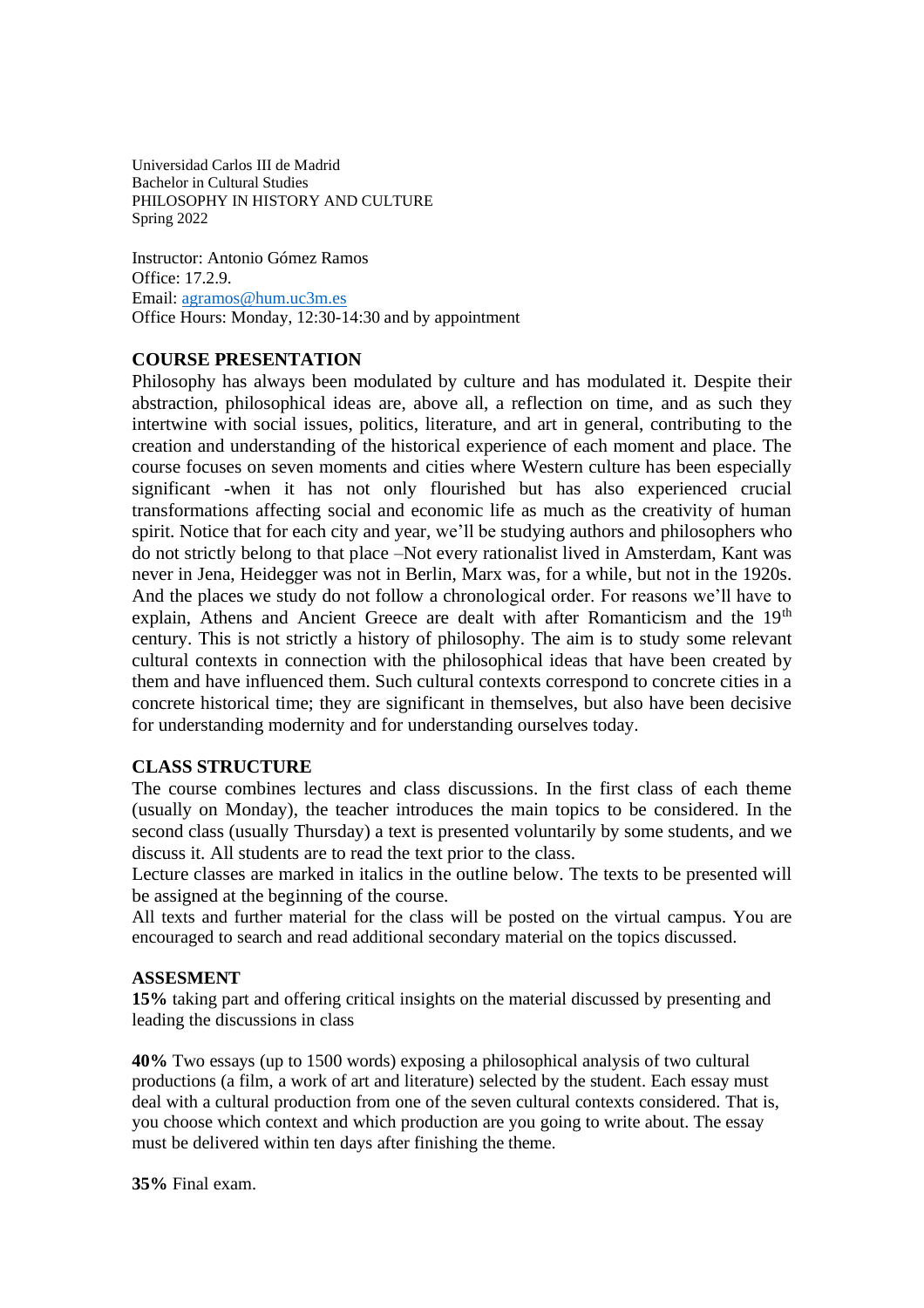### **COURSE OUTLINE**

## **1. AMSTERDAM 1650**

7.2.

*Early Modernity. Descartes, the New Science, and the New Philosophy. The Cogito and the modern subjectivity.*

10.2

**Reading**: Russell Shorto, *Descartes' Bones.* Preface and First Chapter

## 14.2.

*Consequences of Cartesianism. What the World looks like after Descartes*

## 17.2

**Reading**: Russell Shorto, *Decartes' Bones.* Chapters 2 and 3

# **2. PARIS, 1750**

21.2 *European 18th century. Light and shade of the Enlightenment.*

24.2

**Reading**: Rousseau, *Letter to M. D'Alembert on Spectacles*

28.2

*Not only reason, but also sentiment and subjectivity.*

#### 1.3

**Reading**:

Taylor, Charles, *Sources of the Self*, Chapter17, "The Culture of Modernity"

## **3. JENA 1800**

7.3

*The late Kant. How Reason and Enlightenment paved the way to Romanticism*

10.3

**Reading**: Burke, *A Philosophical Inquiry into the Origins of our Ideas of the Sublime and the Beautiful*, parts I and II

14.3

*Romanticism. Dreams, nightmares, and monsters*

17.3.

**Reading**: Schiller, *Letters on the Aesthetic Education of Man.* Parts I-III.